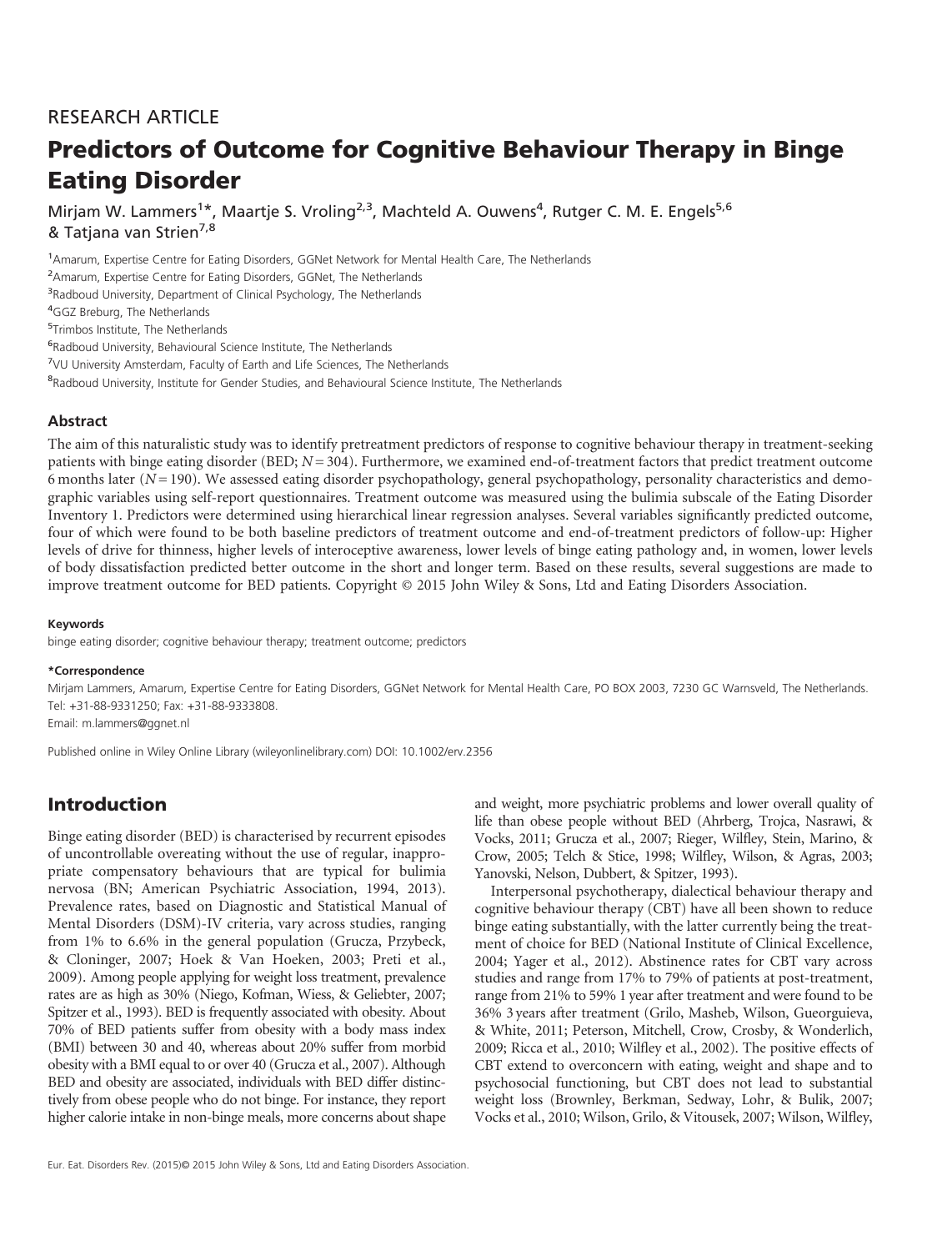Agras, & Bryson, 2010). Considering the fact that a substantial number of patients do not reach abstinence from binge eating, it is important to establish predictors of treatment response, as this may lead to more targeted and effective interventions.

Throughout the years, research on predictors of outcome for BED treatment has focussed on the domains of eating disorder pathology, clinical characteristics and demographic variables. Several recent findings on predictors related to eating disorder pathology indicate that higher baseline levels of both self-reported binge eating frequency and eating disorder psychopathology, as conceptualised by the global Eating Disorder Examination (Questionnaire) score, predict more eating disorder pathology at post-treatment and at longer-term follow-up (Castellini et al., 2011; Grilo, Masheb, & Crosby, 2012; Masheb & Grilo, 2008; Thompson-Brenner et al., 2013). However, binge eating frequency at baseline does not predict a diagnostic full recovery (Ricca et al., 2010). In addition, a higher baseline level of body dissatisfaction (i.e. shape and weight concerns) predicts less remission from binge eating after treatment (Grilo et al., 2012; Hilbert et al., 2007), and higher pretreatment levels of body dissatisfaction predict BED outcome at the 12-year follow-up (Fichter, Quadflieg, & Hedlund, 2008). The reduction of eating disorder-related pathology to within normal range at post-treatment is the best predictor of recovery at follow-up (Lock et al., 2013). Some evidence suggests that other predictors related to eating disorder pathology, such as high baseline levels of emotional eating and BMI, predict a poorer treatment outcome (Fichter et al., 2008; Ricca et al., 2010; Thompson-Brenner et al., 2013). The difference between one's current body weight and highest adult body weight, however, is not predictive of percentage reduction in binge eating episodes, nor does it predict abstinence from binge eating (Zunker et al., 2011).

Some research on predictors related to clinical characteristics suggests that lower self-esteem and more interpersonal problems at baseline predict more eating disorder pathology at posttreatment (Hilbert et al., 2007; Wilson et al., 2010). Whereas some studies suggest that depression levels predict remission from binge eating (Wilson et al., 2010) and that more negative affect leads to more eating disorder psychopathology (Masheb & Grilo, 2008), other studies do not show such a relationship (Grilo et al., 2012; Ricca et al., 2010). Furthermore, data on concomitant Axes I and II classifications are mixed. In some studies, comorbidity on Axis I (i.e. depression) was found to be a predictor for less remission of binge eating in the longer term (Castellini et al., 2011; Fichter et al., 2008; Wilson et al., 2010), and the presence of personality disorders, particularly cluster C, predicted more posttreatment eating disorder psychopathology (Masheb & Grilo, 2008). In other studies however, no predictive value was found for any Axis I or II disorder (Grilo et al., 2012; Ricca et al., 2010).

The evidence on predictors related to demographic variables is also mixed. Older age of BED onset predicted less eating disorder pathology (i.e. remission from binge eating) at post-treatment in one study, but not in another (Grilo et al., 2012, and Masheb & Grilo, 2008, respectively). Age at presentation for treatment did not predict levels of eating pathology at post-treatment in one study (Masheb & Grilo, 2008), whereas in another study, older age at presentation for treatment predicted greater reduction in objective bulimic episodes and greater rates of cessation of objective bulimic episodes (Thompson-Brenner et al., 2013). When looking at the long term, lower age was associated with full recovery (Castellini et al., 2011). Additionally, in

one study, BED patients with less than a college education were more likely to remit from binge eating at post-treatment than patients with a higher education (Grilo et al., 2012). However, when looking at aggregated data of 11 studies, a lower level of education (less than high school) predicted more objective bulimic episodes at post-treatment (Thompson-Brenner et al., 2013).

All things considered, the body of recent research on predictors of treatment outcome for BED is limited and partly contradictory. A possible explanation for the mixed findings is the relatively small sample size used in most studies. In addition, studies tend to combine data from different interventions such as guided self-help, behavioural weight loss, CBT group therapy and individual interpersonal psychotherapy for predictor-of-outcome analyses (Masheb & Grilo, 2008; Ricca et al., 2010; Wilson et al., 2010; Zunker et al., 2011). Only a few studies report on the longer-term efficacy of treatment (Castellini et al., 2011; Fichter et al., 2008; Hilbert et al., 2007; Ricca et al., 2010; Wilson et al., 2010; Zunker et al., 2011), and only one study examined the predictive value of end-of-treatment outcomes for longer-term recovery status in BED (Lock et al., 2013). Additionally, the focus of most studies is on methodologically sound but ecologically less valid randomised controlled trials (RCTs). Applied exclusion criteria in RCTs include medical conditions that might influence eating or weight (such as diabetes) and the use of psychotropic medication (such as antidepressants; Grilo et al., 2012; Hilbert et al., 2007; Masheb & Grilo, 2008 ; Ricca et al., 2010; Wilson et al., 2010). However, obese BED patients are known to suffer from depression and diabetes (Finkelstein, Brown, Trogdon, Segel, & Ben-Joseph, 2007; Grilo, White, & Masheb, 2009; Telch & Stice, 1998). A naturalistic design could take these patient groups into account. To our knowledge, only three naturalistic treatment intervention studies have been conducted, with two of these using a large sample size (Castellini et al., 2011; Deumens, Noorthoorn, & Verbraak, 2012; Fichter et al., 2008). The study by Deumens et al. (2012) was conducted at our treatment centre. They examined pretreatment predictors of post-treatment outcome, using a composite score of the subscales drive for thinness, bulimia and interoceptive awareness of the Eating Disorder Inventory (EDI)-1 as outcome measure in 182 BED patients. They found that being in a romantic relationship and/or living with one's parents ('high social embedding') and more openness to experience predicted more improvement at post-treatment. In addition, more depressive symptoms, more agoraphobia and more extraversion were significantly related to less improvement after treatment.

The present study builds on the study by Deumens et al. (2012) using partially the same population. This study, however, differs from the one by Deumens and colleagues by its use of a larger patient sample  $(N = 304$  completers), the inclusion of follow-up measures 6 months after treatment and its use of a more specific operationalisation of binge eating pathology as outcome measure (EDI bulimia scale scores instead of the composite score used by Deumens et al.). Specifically, we investigated what factors predict who will benefit from treatment in terms of binge eating pathology and what factors at end of treatment predict outcome at follow-up. In searching for these predictors, we focussed on group CBT for BED in an intensive outpatient treatment environment. Potential predictors were chosen to study seemingly unequivocal findings (levels of eating disorder pathology, body dissatisfaction, BMI and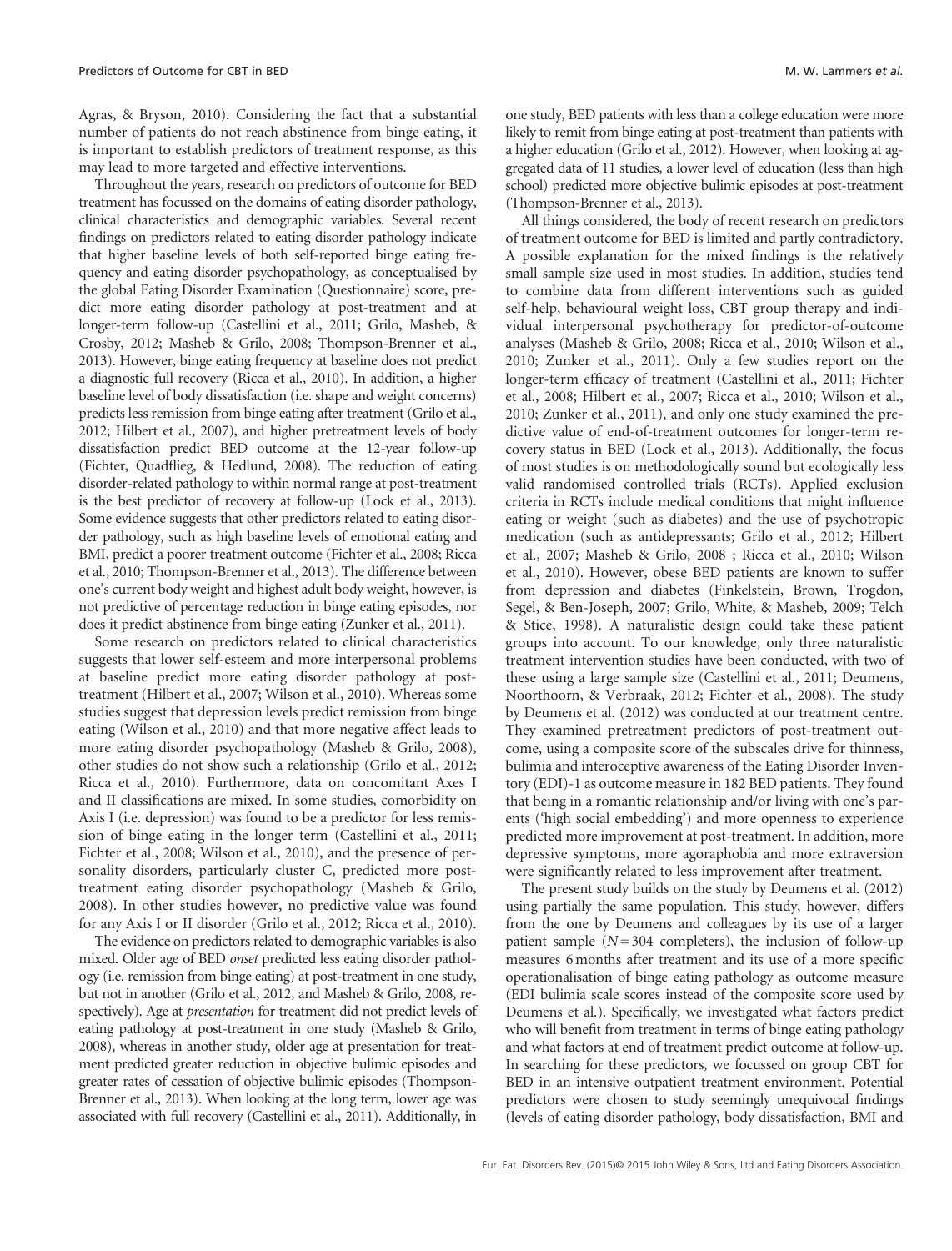education) and to study less unequivocal findings (level of psychopathology, personality characteristics, age and social embedding).

## Method

#### **Participants**

Participants were 431 patients (399 women and 32 men), who met DSM-IV (American Psychiatric Association, 1994) research criteria for BED. They were all referred to Amarum, a specialist centre for the treatment of eating disorders in the Netherlands, $^1$  by their general practitioner or another clinician. Information about the diagnosis was gathered through different channels. An initial screening on eating disorder complaints was conducted by telephone. Next, patients filled out a personal history questionnaire including questions about eating disorder-related behaviour and psychiatric comorbidity. If applicable, information about former treatments was retrieved. Subsequently, a clinical interview by either a licensed psychologist or a psychiatrist was conducted in which, among other things, the presence of BED was determined and a case formulation was phrased. The case formulation and the DSM-IV classification were then reviewed in a multidisciplinary team.

Exclusion criteria for participating in the treatment programme were concurrent treatment for BED or weight problems (yet those who have undergone bariatric surgery can be included), comorbid psychiatric conditions that warrant immediate attention (e.g. suicidality and acute psychosis), medical conditions that preclude outpatient treatment, conditions that preclude participation in group treatment (e.g. mental retardation), pregnancy and age below 18 or above 65 years. All participants started treatment between September 2003 and April 2011 and provided written informed consent.

Of these 431 patients, 341 patients (316 women and 25 men) completed their treatment programme. A total of 90 patients dropped out of treatment (83 women and 7 men). Reasons for dropping out were the patient's unilateral belief that he or she had improved sufficiently or in accordance with advice from the therapist because the therapist had doubts about the patient's resilience or because a comorbid disorder required attention first. For some patients, reasons were unknown.

Of the 341 patients who completed treatment, 304 completed the post-treatment measurement (these patients will be used for posttreatment prediction), and 190 completed the 6-month follow-up measurement (these patients will be used for follow-up prediction).

Of the 304 patients that completed both treatment and measures at post-treatment, mean age at pretreatment was 36.38 (SD = 9.35, range 18–60) years. Mean pretreatment BMI was  $41.92 \text{ kg/m}^2$  $(SD = 6.90$ , range 25–66 kg/m<sup>2</sup>). Of these patients, 2.0% were overweight (BMI 25-29.9 kg/m<sup>2</sup>), 12.2% were Grade I obese (BMI 30-34.9 kg/m<sup>2</sup>), 30.4% were Grade II obese (BMI 35-39.9 kg/m<sup>2</sup>) and 55.4% were morbidly obese (BMI 40 kg/m<sup>2</sup> and higher).

Age and BMI distribution for treatment-completing patients that completed follow-up measures were similar to those reported earlier.

#### **Materials**

#### Eating disorder-related measures

The Dutch translation of the EDI-1 was used as a measure for eating disorder psychopathology (Garner, Olmstead, & Polivy,

1983; Schoemaker, Van Strien, & Van der Staak, 1994). The EDI-1 consists of 64 items concerning psychological and behavioural eating disorder symptomatology. Items such as 'I feel extremely guilty after overeating' are answered on a 6-point Likert scale. The EDI-1 consists of eight subscales: drive for thinness (DT), bulimia (B), body dissatisfaction (BD), ineffectiveness (I), perfectionism (P), interpersonal distrust (ID), interoceptive awareness (IA) and maturity fears (MF). Higher scores indicate higher eating disorder psychopathology. The bulimia subscale was used as the measure for binge eating pathology. The reliability and the validity are considered to be good for use in eating disorder patient groups (e.g. Garner et al., 1983; Van Strien & Ouwens, 2003; Welch, Hall, & Norring, 1990), and internal consistency was found to be good in the present sample ( $\alpha$  = .805).

The Dutch version of the Body Attitude Test (BAT) was used to measure subjective body experience and attitude towards one's body (Probst, Vandereycken, Van Coppenolle, & Vanderlinden, 1995). The BAT consists of 20 items such as 'When I compare myself with my peers' bodies, I'm dissatisfied with my own', which are answered on a 6-point Likert scale. The BAT consists of three subscales: negative appreciation of body size, lack of familiarity with one's own body and general body dissatisfaction (and a rest factor). Higher scores indicate a more deviant body experience. The reliability and validity of the BAT are considered to be good (Probst et al., 1995; Probst, Pieters, & Vanderlinden, 2008), and internal consistency was found to be good in the present sample ( $\alpha$  = .755).

#### General psychopathology

The Dutch version of the Symptom Checklist 90 (SCL-90) was used to measure general psychopathology (Arrindell & Ettema, 2003). The SCL-90 consists of 90 items related to the frequency of experienced physical (e.g. suffering from headache) and psychological (e.g. feeling lonely) complaints in the last week, which are answered on a 5-point Likert scale. The SCL-90 comprises eight subscales: agoraphobia, anxiety, depression, somatisation, insufficiency, distrust, hostility and sleeplessness. The items can be summed for a total score indicating a general level of psychopathology. Higher scores indicate a higher level of psychopathology. The reliability and validity of the SCL-90 are good (Arrindell & Ettema, 2003), and internal consistency was found to be excellent in the present sample ( $\alpha$  = .974).

The Beck Depression Inventory (BDI) was used to measure levels of depression (Beck, Ward, Mendelson, Mock, & Erbaugh, 1961). The BDI consists of 21 questions about the severity of depressive complaints in the last week. These questions are answered on a scale of 0-3 (e.g. 0: I do not feel sad; 1: I feel sad; 2: I am sad all the time and I can't snap out of it; 3: I am so sad or unhappy that I can't stand it). The 21 items are summed for a total score. Higher scores indicate higher levels of depression. The reliability and validity of the BDI are good (Beck, Steer, & Garbin, 1988; Bouman, Luteijn, Abersnagel, & Van der Ploeg, 1985), and internal consistency proved to be good in the present sample  $(\alpha = .857)$ .

#### **Personality**

The Dutch version of the Revised Neuroticism–Extraversion– Openness Personality Inventory (NEO-PI-R) was used to assess <sup>1</sup>

<sup>&</sup>lt;sup>1</sup>Treatment is offered either in Zutphen or in Nijmegen.

Eur. Eat. Disorders Rev. (2015)© 2015 John Wiley & Sons, Ltd and Eating Disorders Association.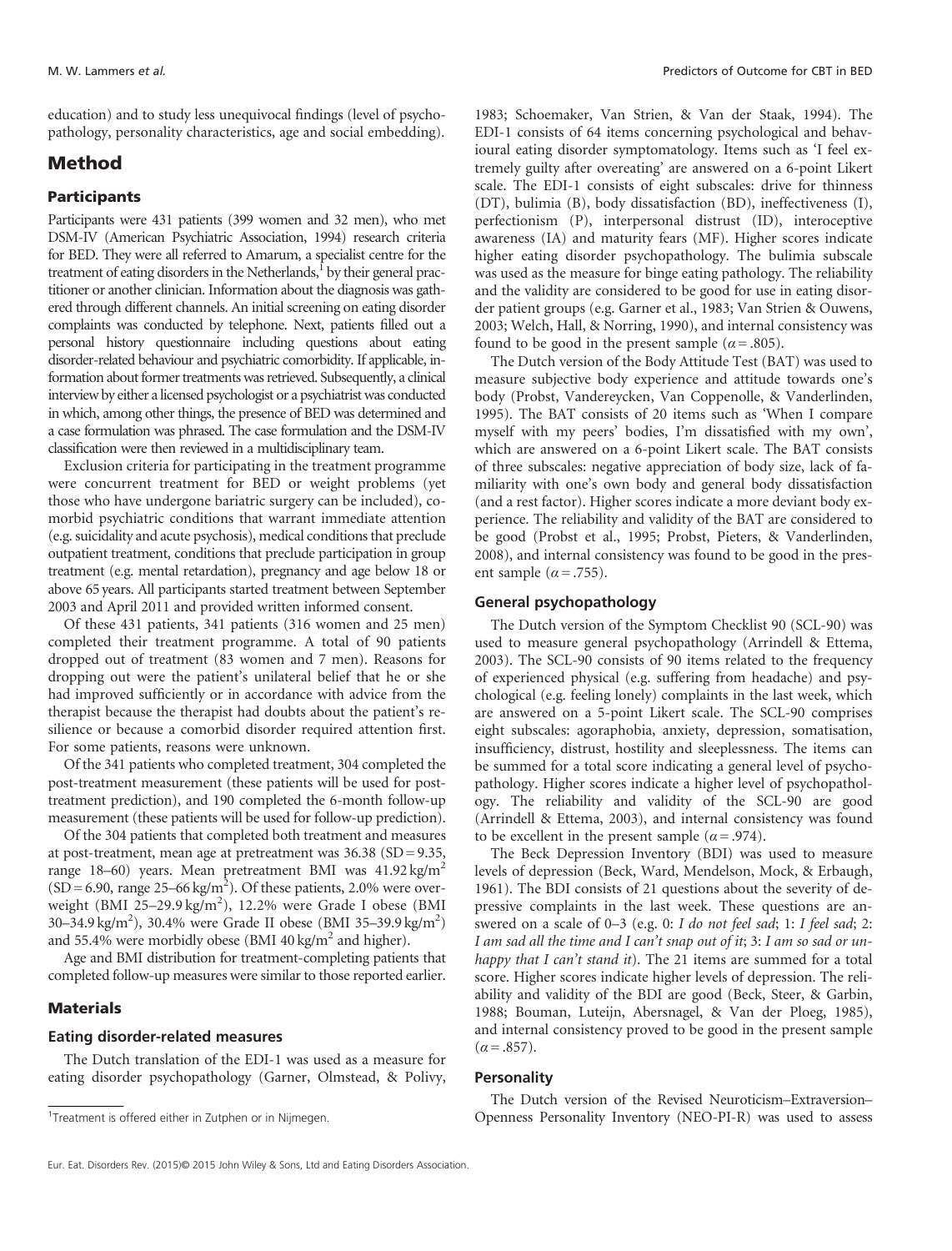personality characteristics (Hoekstra, Ormel, & de Fruyt, 1996; original version by Costa & Widiger, 1994). This questionnaire was added to the test battery in August 2004, resulting in 378 patients filling out the NEO-PI-R at pretreatment. The NEO-PI-R consists of 240 items such as 'I sometimes have wild ideas', which are answered on a 5-point Likert scale. The NEO-PI-R consists of five personality dimensions, each measured with 48 items: extraversion, neuroticism, openness, agreeableness and conscientiousness. Higher scores indicate a higher level of the specific personality dimension. The reliability and validity are considered to be good (e.g. Costa & Widiger, 1994; Hoekstra et al., 1996; Hoekstra, Ormel, & De Fruyt, 2003; Piedmont, 1998).

#### Background variables

In addition to the aforementioned questionnaires, patients were measured for height and weight (through which we computed their BMI:  $\text{kg/m}^2$ ) and were asked about gender, age, work, marital status, living situation and level of education.<sup>2</sup> We combined marital status and living situation (e.g. living with parents) to calculate social embedding. Those patients that were in a romantic relationship or lived with their parents were rated as having a high social embedding, whereas those patients that did not have a romantic relationship and did not live with their parents were rated as having a low social embedding.

#### **Treatment**

Patients were offered 20 days of group therapy, one day per week. One such day consisted of three therapy components of 75 minutes each: discussing daily self-monitoring of eating behaviour, cognitive therapy and psychomotor therapy (a body-oriented and movement-oriented therapy). In addition, weight was monitored weekly. The main objectives of treatment were to help patients regain control over eating (i.e. establish a regular and sufficient eating pattern and stop bingeing), to develop a more realistic body image, to decrease body dissatisfaction and to diminish the influence of shape and weight on self-esteem. These goals were targeted in the different modules with techniques such as psycho education, discussion of registered eating behaviour, identifying triggers for binge eating, challenging thoughts, conducting behavioural experiments, doing mirror exposure, stopping body checking and practising relaxation and awareness exercises. Weekly weighing was introduced to monitor the course of weight and to support the process of diminishing the influence of shape and weight on self-esteem. All patients were actively involved in the different modules, and helpful group dynamics (such as seeking support and exchanging experiences) were stimulated. This intensive outpatient treatment programme was based on the manual developed by Fairburn, Marcus, and Wilson (1993) and was led by a psychologist, a sociotherapist and a psychomotor therapist. Patients were allowed to miss a maximum of 3 out of 20 days. Additionally, six informative group meetings of 90 minutes each were held for patients and their partners. The main objective was to enhance mutual understanding and support during the process of

<sup>2</sup>We also asked for duration of the eating disorder (at pretest, post-test and follow-up). It was found that patients answered this question inconsistently across time points. We therefore excluded this variable from our analyses.

change. A maximum of nine patients could participate in each round of the 1-day group treatment. The group treatment had a half-open group format: new patients could enter every 10th week.

After treatment had been completed, 99 (out of 304) patients received an additional intervention focussing on maintenance of treatment effect and relapse prevention. Furthermore, 58 (out of 304) patients received extended treatment for the eating disorder with a focus on getting around maintaining factors, and 11 (out of 304) patients received further psychotherapy for psychopathology not related to their eating disorder. These 'additional treatments' were controlled for in the post-treatment prediction analyses (by treating this information as a covariate).

#### Test procedure

Patients who gave consent to participate in the present study were tested directly before entering the group therapy, on their last day of group therapy and 6 months after completion of treatment. Patients received all questionnaires on each test occasion, with the exception of questions regarding marital status, living situation and level of education (only at pretreatment).

#### Data analysis

Treatment outcome (binge eating pathology) was defined as the score on the bulimia subscale of the EDI-1 at post-treatment and at 6-month follow-up.

To compare characteristics of treatment completers with treatment dropouts, we performed Student's t-tests to test for differences between the two groups on eating disorder psychopathology (EDI-1 and BAT), general psychopathology (SCL-90 and BDI) and personality (NEO-PI-R), BMI and age.  $\chi^2$  tests were conducted to test for differences on gender, social embedding, level of education and employment. For the tests described earlier,  $\alpha$  was set at .05.

Treatment effects (pretreatment versus post-treatment and post-treatment versus follow-up) were tested using repeatedmeasures analyses of variance (ANOVAs) with time as the within-subject variable and bulimia scale scores or BMI as the outcome variable. For treatment effects, to correct for multiple testing,  $\alpha$  was set at .01.

Pretreatment predictors for post-treatment bulimia scale scores were determined using hierarchical linear regression analysis (using  $n = 304$ : treatment completers that also completed the post-treatment assessment). Initial predictors were pretreatment bulimia scale scores, the remaining pretreatment EDI subscales and the subscales and total scores of the SCL-90 and the BAT, as well as the NEO-PI-R scales, BDI total score and background variables (gender, age, BMI, social embedding and level of education), which were selected using a backward manual stepwise elimination using  $p > 0.10$ . The outcome measure was the posttreatment bulimia scale score.

Similar analyses were conducted to predict follow-up bulimia scale scores based on the post-treatment predictors (using  $n = 190$ : treatment completers that also completed the followup measurement). Missing data were left missing; no data imputations were conducted. For each individual test, listwise deletion was performed, resulting in a somewhat different  $n$ between tests.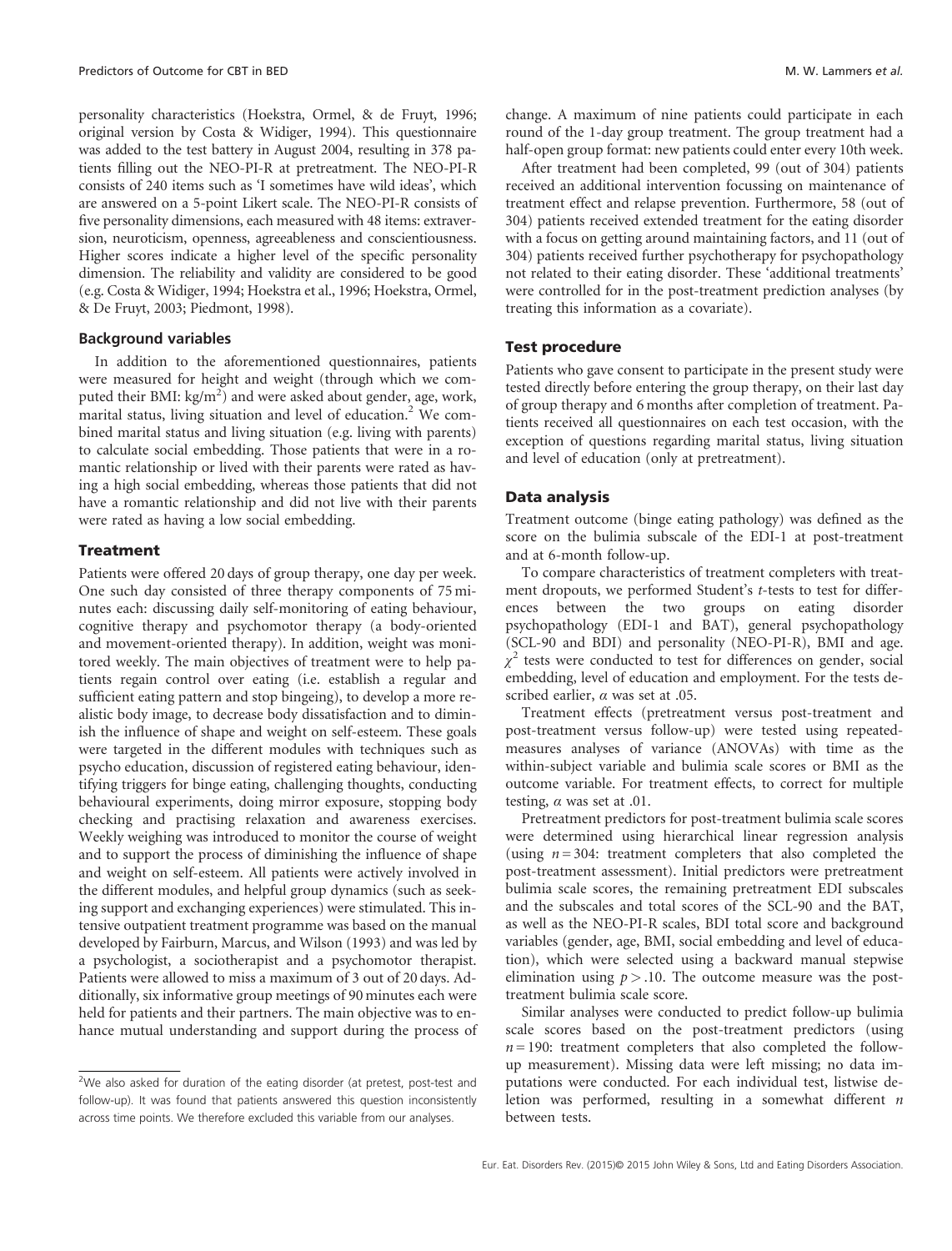## **Results**

# Differences between treatment completers and treatment dropouts

Treatment completers did not differ from treatment noncompleters with respect to eating disorder psychopathology or general psychopathology. Some significant differences in personality existed: treatment completers are more agreeable and more conscientious than non-completers. In addition, treatment completers have significantly higher social embedding than non-completers. The groups did not differ on any of the other variables (Table 1).

For the following part, only treatment completers will be considered.

### Improvement after treatment

Table 2 shows differences over treatment with respect to bulimia scale scores as well as with respect to BMI. As can be seen, patients improve on both measures. A repeated-measures ANOVA with time (pretreatment/post-treatment) as the within-subject factor

Table 2 Pretreatment and post-treatment means (SD) of EDI bulimia scale scores and BMI for treatment completers

|                           | Pretreatment | Post-treatment |  |
|---------------------------|--------------|----------------|--|
| EDI bulimia scale scores* | 7.70 (4.286) | 2.12(2.933)    |  |
| $BMI^*$                   | 41.95(6.91)  | 40.85(7.30)    |  |

Note. BMI, body mass index; EDI, Eating Disorder Inventory.  $*_{\bar{p}} < .010$ 

and bulimia scale scores as the dependent variable showed that patients' bulimia scale scores significantly decreased during treatment:  $F(1, 287) = 582.170$ ,  $p < .01$ ,  $\eta^2 = .670$ . The effect size indicates that the decrease in bulimia scale scores was large. A repeated-measures ANOVA with time (pretreatment/post-treatment) as the within-subject factor and BMI as the dependent variable showed that patients' BMI scores significantly decreased during treatment:  $F(1, 303) = 53.113$ ,  $p < .01$ ,  $\eta^2 = .149$ . The effect size indicates that the decrease in BMI was moderate.

Table 1 Pretreatment means (SD), or percentages where relevant, on eating disorder psychopathology, general psychopathology and personality characteristics for treatment completers and treatment non-completers

|                                  | Treatment completers $(n = 341)$ | Treatment non-completers $(n = 90)$ | Test statistics              |
|----------------------------------|----------------------------------|-------------------------------------|------------------------------|
| EDI total score                  | 68.42 (21.91)                    | 70.86 (21.64)                       | $t(423) = 0.857$             |
|                                  |                                  |                                     | $p = .351$                   |
| BAT total score                  | 67.06 (14.83)                    | 69.60 (12.35)                       | $t(424) = -1.481$            |
|                                  |                                  |                                     | $p = .139$                   |
| SCL-90 total score               | 187.72 (51.42)                   | 199.37 (59.09)                      | $t(425) = -1.842$            |
|                                  |                                  |                                     | $p = .066$                   |
| $BDI-1$                          | 18.65(8.33)                      | 20.32(9.14)                         | $t(425) = -1.660$            |
|                                  |                                  |                                     | $p = .098$                   |
| NEO-PI-R: neuroticism            | 163.30 (23.37)                   | 167.42 (19.16)                      | $t(374) = -1.458$            |
|                                  |                                  |                                     | $p = .146$                   |
| NEO-PI-R: extraversion           | 143.43 (19.69)                   | 142.21 (22.14)                      | $t(374) = 0.482$             |
|                                  |                                  |                                     | $p = .630$                   |
| NEO-PI-R: openness to experience | 154.82 (17.35)                   | 156.51 (18.81)                      | $t(374) = -0.760$            |
|                                  |                                  |                                     | $p = 447$                    |
| NEO-PI-R: agreeableness*         | 174.34 (15.17)                   | 169.59 (15.95)                      | $t(373) = 2.455$             |
|                                  |                                  |                                     | $p = .015$                   |
| NEO-PI-R: conscientiousness*     | 149.32 (19.01)                   | 144.05 (19.00)                      | $t(374) = 2.211$             |
|                                  |                                  |                                     | $p = .028$                   |
| Gender                           | 92.7% female                     | 92.2% female                        | $\chi^2(1, N=431) = 0.021$   |
|                                  |                                  |                                     | $p = .886$                   |
| Age                              | 36.79 (9.35)                     | 36.78 (10.33)                       | $t(427) = 0.011$             |
|                                  |                                  |                                     | $p = .991$                   |
| BMI                              | 42.09 (6.95)                     | 42.29(8.16)                         | $t(427) = -0.233$            |
|                                  |                                  |                                     | $p = .816$                   |
| Social embedding**               | 24.7% low social embedding       | 48.9% low social embedding          | $\chi^2(1, N=430) = 19.906$  |
|                                  |                                  |                                     | p < .01                      |
| Level of education               | 12.3% low level                  | 8.9% low level                      | $\chi^2(2, N=431) = 1.042$   |
|                                  | 49.9% medium level               | 54.4% medium level                  | $p = .584$                   |
|                                  | 37.8% high level                 | 36.7% high level                    |                              |
| Employment                       | 74.3% employed                   | 63.3% employed                      | $\chi^2(2, N = 428) = 4.776$ |
|                                  | 19.5% unemployed                 | 25.6% unemployed                    | $p = .092$                   |
|                                  | 6.2% in college                  | 11.1% in college                    |                              |

Note. EDI, Eating Disorder Inventory; BAT, Body Attitude Test; SCL-90, Symptom Checklist 90; BDI, Beck Depression Inventory; NEO-PI-R, Revised Neuroticism–Extraversion–Openness Personality Inventory; BMI, body mass index.

 $*_{p} < .05, **_{p} < .01.$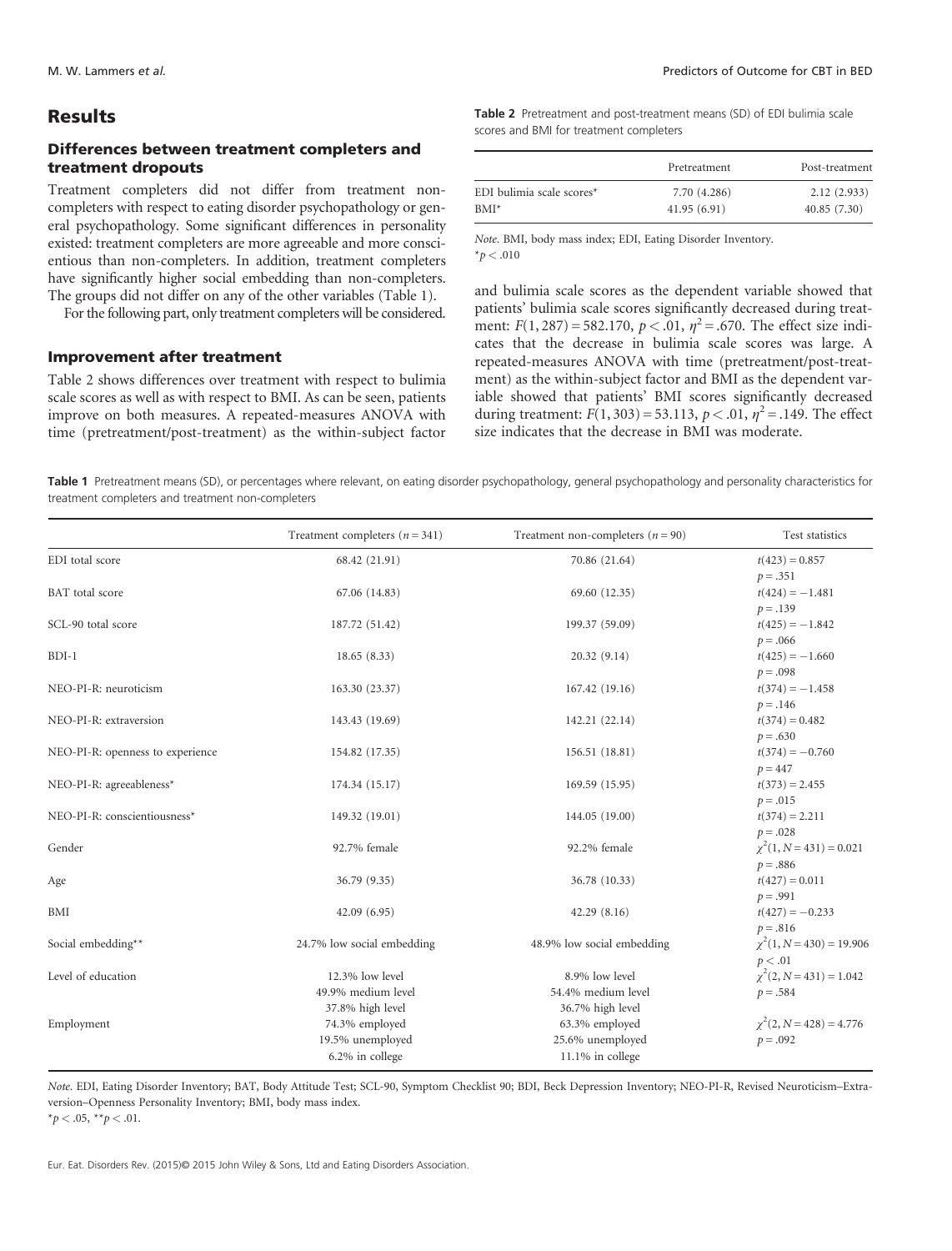Table 3 Final model (and test statistics) for the prediction of post-treatment EDI bulimia scale scores as predicted from pretreatment measures

|                             | $F(8, 237) = 11.693$<br>p < .01<br>$R_{\rm adi}^2 = .259$ |          |        |  |
|-----------------------------|-----------------------------------------------------------|----------|--------|--|
| Model summary ( $n = 245$ ) | B                                                         | t        | р      |  |
| EDI bulimia scale scores    | 0.366                                                     | 5.517    | $-.01$ |  |
| EDI drive for thinness      | $-0.119$                                                  | $-1.882$ | .06    |  |
| EDI interoceptive awareness | 0.126                                                     | 1.763    | .08    |  |
| EDI ineffectiveness         | 0.227                                                     | 2.511    | .01    |  |
| EDI perfectionism           | $-0.106$                                                  | $-1.807$ | .07    |  |
| SCL-90 depression           | $-0.440$                                                  | $-3.040$ | < 0.01 |  |
| SCL-90 total score          | 0.505                                                     | 3.719    | $-.01$ |  |
| NEO-PI-R extraversion       | 0.173                                                     | 2.602    | .01    |  |

Note. EDI, Eating Disorder Inventory; SCL-90, Symptom Checklist 90; NEO-PI-R, Revised Neuroticism–Extraversion–Openness Personality Inventory.

#### Prediction of post-treatment bulimia scale scores

A hierarchical linear regression analysis was conducted to determine predictors for the post-treatment level of bulimia scale scores. The following pretreatment variables were entered as predictors, using a backward model building approach: EDI bulimia scale scores, the remaining EDI subscales (BD, DT, I, P, ID, IA and MF) and the subscales and total scores of the SCL-90 and the BAT, as well as the NEO-PI-R subscales, BDI, BMI, social embedding, level of education, gender and age. The final model significantly predicted post-treatment bulimia scale scores and consisted of eight relevant predictors. Pretreatment EDI bulimia, EDI ineffectiveness, SCL-90 total score and NEO-PI-R extraversion were significant positive predictors for post-treatment bulimia scale scores. Furthermore, EDI interoceptive awareness was a marginally significant positive predictor: Lower scores on either of these pretreatment predictors were predictive of lower post-treatment bulimia scale scores. Pretreatment SCL-90 depression was a significant negative predictor for post-treatment bulimia scale scores, and EDI drive for thinness and EDI perfectionism were marginally significant negative predictors: Lower scores on either of these pretreatment predictors were predictive of higher post-treatment bulimia scale scores. See Table 3 for an overview of the final model and for test statistics for both the model and the predictors.<sup>3</sup>

Means, standard deviations and correlations between pretreatment predictors and post-treatment outcome are presented in supplementary tables (Tables S1–S3).

#### Prediction of follow-up bulimia scale scores

#### Improvement after treatment

A repeated-measures ANOVA with time (post-treatment/followup) as the within-subject factor and bulimia scale scores as the dependent variable showed that patients' bulimia scale scores did not change between post-treatment and follow-up:  $F(1, 179) = 0.322$ ,  $p = .571$ . A similar repeated-measures ANOVA with BMI as the dependent variable showed that patients' BMI scores significantly decreased between post-treatment and follow-up:  $F(1, 187) = 11.754$ ,  $p < .01$ ,  $\eta^2 = .059$ . The effect size of this decrease was weak. See Table 4 for the means and standard deviations.

#### Post-treatment predictors

A hierarchical linear regression analysis was conducted to determine post-treatment predictors for follow-up level of bulimia scale scores. All predictors were similar to the hierarchical regression analysis reported earlier, with the exception that, this time, post-treatment measures were used as predictors. In addition, social embedding and level of education could not be used as predictors because these were not measured at posttreatment. The final model can be seen in Table 5 and consists of 10 relevant predictors. Post-treatment bulimia scale scores, EDI interoceptive awareness, SCL-90 anxiety, SCL-90 insufficiency and BAT lack of familiarity with one's own body were

Table 4 Post-treatment and follow-up means (SD) of EDI bulimia scale scores and BMI for treatment completers who completed the follow-up measure

|                          | Post-treatment | Follow-up    |
|--------------------------|----------------|--------------|
| EDI bulimia scale scores | 2.25(2.918)    | 2.12(3.133)  |
| $BMI*$                   | 41.01(7.36)    | 39.90 (8.14) |

Note. BMI, body mass index; EDI, Eating Disorder Inventory.  $*_{p}$  < .01.

Table 5 Final model (and test statistics) for the prediction of follow-up EDI bulimia scale scores as predicted from post-treatment measures

|                                             | $F(10, 148) = 11.682$<br>p < .01 |                        |        |
|---------------------------------------------|----------------------------------|------------------------|--------|
|                                             |                                  | $R_{\rm adi}^2 = .403$ |        |
| Model summary ( $n = 158$ )                 | β                                | t                      | р      |
| EDI bulimia scale scores                    | 0.375                            | 4.654                  | $-.01$ |
| EDI drive for thinness                      | $-0.195$                         | $-2.360$               | .02    |
| EDI interoceptive awareness                 | 0.204                            | 2.405                  | .02    |
| SCL-90 anxiety                              | 0.218                            | 2.230                  | .03    |
| SCL-90 somatic complaints                   | $-0.172$                         | $-1.671$               | .10    |
| SCL-90 insufficiency                        | 0.246                            | 2.299                  | .02    |
| SCL-90 hostility                            | $-0.186$                         | $-2.267$               | .03    |
| BAT lack of familiarity with one's own body | 0.265                            | 2.848                  | $-.01$ |
| BMI                                         | $-0.105$                         | $-1.675$               | .10    |
| NEO-PI-R conscientiousness                  | 0.139                            | 1.752                  | .08    |

Note. EDI, Eating Disorder Inventory; SCL-90, Symptom Checklist 90; BAT, Body Attitude Test; BMI, body mass index; NEO-PI-R, Revised Neuroticism–Extraversion–Openness Personality Inventory.

<sup>&</sup>lt;sup>3</sup>When repeating the analysis with only female patients ( $n = 225$ ), the EDI ineffectiveness scale no longer reached the predetermined  $p < 0.10$  criterion and was therefore excluded from the final model. Three new predictors did reach the  $p < 0.10$  criterion and were now included in the model: SCL-90 somatic complaints and SCL-90 distrust (both negative predictors) and BAT total score (positive predictor). All other predictors showed results similar to those reported earlier (in the data on men and women).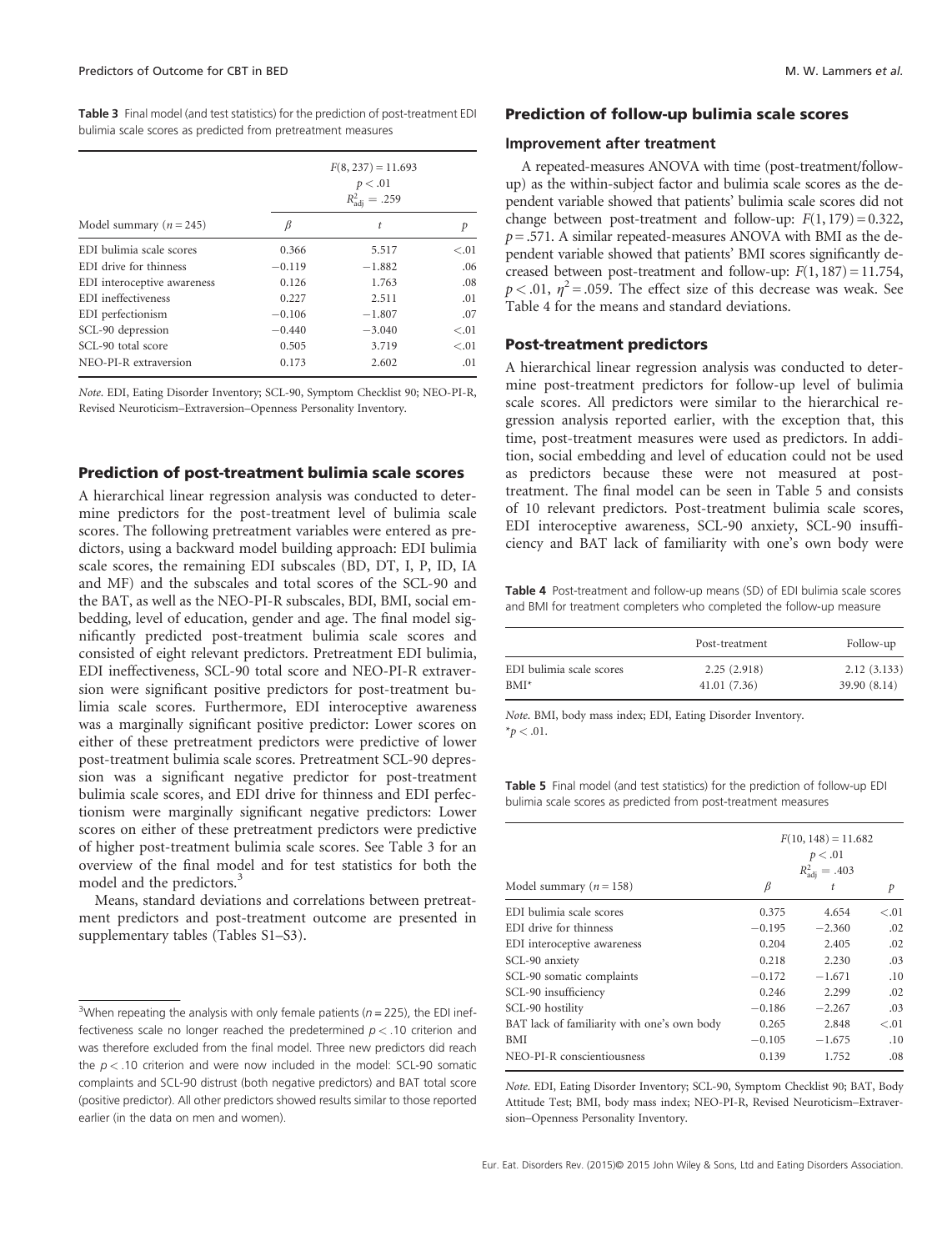significant positive predictors for follow-up bulimia scale scores, and NEO-PI-R conscientiousness was a marginally significant positive predictor. Lower scores on these post-treatment predictors were predictive of lower follow-up bulimia scale scores. Post-treatment EDI drive for thinness and SCL-90 hostility were negative predictors for follow-up bulimia scale scores, and SCL-90 somatic complaints and BMI were marginally significant negative predictors. Lower scores on these post-treatment predictors lead to higher follow-up bulimia scale scores.<sup>4,5</sup> See Table 5 for an overview of the final model and for test statistics for both the model and the predictors.

Means, standard deviations and correlations between posttreatment predictors and follow-up outcome are presented in supplementary tables (Tables S4–S6).

# **Discussion**

This study investigated possible baseline predictors of outcome at post-treatment, and end-of-treatment predictors of outcome at follow-up in an intensive outpatient group CBT for BED.

Cognitive behaviour therapy was effective in reducing binge eating pathology (as measured by the bulimia subscale of the EDI), but not in reaching relevant weight loss at post-treatment. Effects stabilised up until 6months after treatment for binge eating pathology, while BMI showed further improvement, resulting in a weight reduction of more than 3% from pretreatment to follow-up.<sup>6</sup> We found several robust predictors over the two analyses, namely levels of binge eating pathology, drive for thinness and interoceptive awareness. In addition, body dissatisfaction predicted outcome in the short term for women and was an overall post-treatment predictor for follow-up.

Most of our main results are in line with findings in the literature. First, our results support the notion that higher pretreatment levels of eating disorder pathology predict more eating disorder pathology at post-treatment (Masheb & Grilo, 2008; Thompson-Brenner et al., 2013; Wilson et al., 2010). Moreover, more binge eating pathology at the end of treatment predicted worse outcome at follow-up, which seems to be in line with the only study known to us addressing this issue (Lock et al., 2013).

Secondly, a more disturbed body experience predicted worse outcome in the short term for women. This underlines previous findings showing that higher pretreatment body dissatisfaction predicts more eating disorder pathology after treatment (Grilo et al., 2012; Hilbert et al., 2007). The present study adds to this by showing that lesser familiarity with one's own body at the end of treatment results in more binge eating pathology at follow-up. The fact that body dissatisfaction did not show up as a pretreatment-to-post-treatment predictor in the group as a whole can possibly be explained by the finding that women with BED generally report significantly greater body dissatisfaction than men with BED (Barry, Grilo, & Masheb, 2002; Carano et al., 2006).

Thirdly, more interoceptive awareness at baseline predicted better outcome in the short term and remained a post-treatment predictor for follow-up, which is in line with 12-year follow-up results (Fichter et al., 2008). To our knowledge, this is the first study to address the predictive value of interoceptive awareness in BED shortly after treatment. This could indicate that stimulating patients to be more aware of their inner world, helping them to discriminate between sensations and feelings and between hunger and satiety, helps to overcome binge eating both in the short and long term. It should be noted that replication and studies into the causal relationship are needed.

Besides similarities, differences do exist between our results and what we expected to find. First, BMI at baseline was not predictive of treatment outcome. In fact, our study shows that a higher BMI at post-treatment predicts less binge eating pathology at follow-up. An explanation could be that, contrary to that of Thompson-Brenner et al. (2013), our sample represents patients with a relatively high average BMI (42.25) and consists of about 55% of patients with  $BMI \geq 40$ . Awareness of the risks associated with such morbid obesity can be an extra motivation to address binge eating.

In addition, unlike previous observations (Thompson-Brenner et al., 2013), a low level of education did not predict a positive outcome in the present study. This could indicate that level of education is a less well-established predictor than currently considered. It should, however, be noted that our sample consisted of relatively few low-educated patients, which could have limited the predictive power for education.

Apart from this, our analyses revealed several other interesting findings. First of all, a higher level of drive for thinness at baseline predicted better outcome in the short term and remained a post-treatment predictor for follow-up. This robust finding seems remarkable, as a high drive for thinness among women with lifetime diagnosis of BN has been found to be associated with a decreased likelihood of recovery (Keski-Rahkonen et al., 2013). When looked at more closely, however, the drive for thinness subscale of the EDI is likely to measure something different in BN patients with an average weight within the normal range than in obese BED patients. Firstly, drive for thinness scores are lower in obese BED patients than in BN patients (Brewin, Baggott, Dugard, & Arcelus, 2014; Jordan et al., 2014). Secondly, obese people with and without BED do not differ on drive for thinness (Ramacciotti et al., 2008). Some preoccupation with thinness and with fear of becoming fat in obese BED patients seems to reflect a realistic way of interpreting the risks associated with obesity and can therefore be an extra motivation to stop binge eating.

<sup>&</sup>lt;sup>4</sup>We also checked whether patients had received additional treatment (either within our clinic or elsewhere). This information was dummy coded and added as a predictor [additional treatment no/yes (0, 1)] in the analysis. This led to exactly the same results, from which we can conclude that additional treatment was not a relevant factor in follow-up outcome.

<sup>&</sup>lt;sup>5</sup>When repeating the analysis with only female patients ( $n = 169$ ), EDI interoceptive awareness, SCL-90 somatic complaints, SCL-90 hostility and NEO-PI-R conscientiousness no longer reached the predetermined  $p < 0.10$  criterion and were therefore excluded from the final model. One new predictor did reach the  $p < 0.10$  criterion and was therefore included in the model: SCL-90 total score, which was a negative predictor. All other predictors showed results similar to those reported earlier (in the data on men and women).

<sup>&</sup>lt;sup>6</sup>The average drop in BMI was 2.62% between pretreatment and posttreatment and 4.89% between pretreatment and follow-up. As weight maintenance has been defined as less than 3% weight change, a weight reduction of 3% or more can be considered weight loss. Expert opinion holds that a weight loss of 5–10% of body weight is sufficient to affect health (Stevens, Truesdale, McClain & Cai, 2006).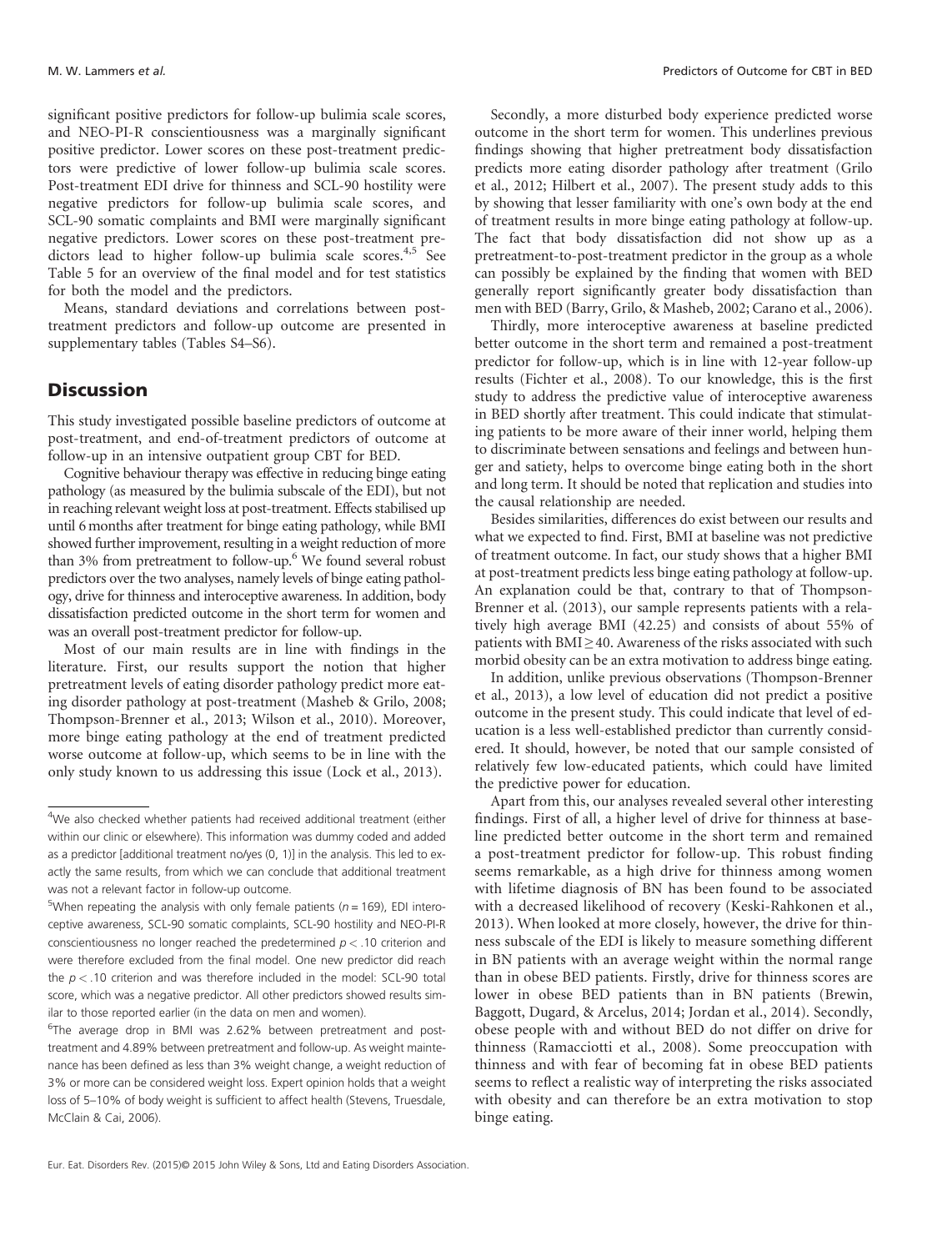In addition, higher pretreatment scores on general psychopathology (as measured by the SCL-90 total score) predict more post-treatment binge eating pathology. It is likely that higher general levels of psychopathology at the start interfere with addressing binge eating in treatment. At the same time, however, higher posttreatment scores on general psychopathology predict less binge eating pathology at follow-up in women. We do not currently understand how this relationship can be explained. Future studies should show whether this is a robust finding.

Furthermore, the level of depression (as measured with the BDI) did not predict binge eating pathology even though there was a wide range of depression severity within our sample. At the same time, however, more depressive complaints at baseline (as measured by the subscale depression of the SCL-90, which is highly correlated with the BDI in our sample) did predict lower levels of binge eating pathology at the end of treatment. Our results therefore underline the ambiguous predictive relationship between levels of depression and treatment outcome in BED (Grilo et al., 2012; Masheb & Grilo, 2008; Ricca et al., 2010; Wilson et al., 2010).

Additionally, higher post-treatment scores on insufficiency were found to predict higher follow-up binge eating pathology. Insufficiency, as measured by the SCL-90, relates to thoughts, impulses and problems in the execution of behaviour and focusses on the cognitive domain (Arrindell & Ettema, 2003). There are some, albeit inconclusive, indications that both people with bulimic eating disorders and people with obesity show difficulties in executive functioning (e.g. set shifting, planning and problem solving) as assessed with neuropsychological tests (Fitzpatrick, Gilbert, & Serpell, 2013; Roberts, Tchanturia, Stahl, Southgate, & Treasure, 2007; Van den Eynde et al., 2011). Perhaps obese BED patients could benefit from cognitive remediation therapy as is currently being studied in patients with anorexia nervosa (Tchanturia, Lloyd, & Lang, 2013). Besides insufficiency, lower levels of anxiety and, remarkably, higher levels of hostility at post-treatment predicted better outcome. The same applies to more somatic complaints. One might argue that somatic complaints motivate targeting of binge eating pathology.

Looking at personality characteristics, lower pretreatment levels of ineffectiveness and higher levels of perfectionism predicted better outcome. The same applies to higher pretreatment levels of extraversion. These findings seem to suggest that feeling less ineffective, being more perfectionistic and being more extraverted helps one to engage in the process of change that is required in treatment. Remarkably, higher post-treatment levels of conscientiousness predicted worse outcome at follow-up. This seems to be contradictory to the finding that being more perfectionistic leads to better outcome yet could perhaps be explained by the lack of differentiation of the EDI between self-oriented and socially prescribed perfectionism (Sherry, Hewitt, Besser, McGee, & Flett, 2004).

Lastly, contrary to Deumens et al. (2012), we found no evidence for social embedding, openness (NEO-PI-R), depressive symptoms (BDI) and agoraphobia (SCL-90) as predictors for binge eating pathology. In addition, the predictive value of extraversion (NEO-PI-R) was reversed, and we found predictors that Deumens and colleagues did not find. These differences might be explained by the fact that, although we made use of partly the same sample, we used a larger sample and a more specific outcome measure as operationalisation of binge eating pathology

(EDI bulimia scale scores instead of the composite score used by Deumens et al., 2012).

We have to be careful in translating the present findings to clinical practice, as the causal status of the predictors found has yet to be established. For now, the present results could mean that patients can benefit from an enhanced focus on body dissatisfaction (more specifically, lack of familiarity with one's own body) and interoceptive awareness. Specific techniques such as mirror exposure, mindfulness and bodily awareness exercises can be helpful apart from more traditional cognitive and behavioural techniques. Furthermore, it might be helpful to optimise drive for thinness within the boundaries set by a regular and sufficient eating pattern. This can be performed by giving clear information on both the consequences of (morbid) obesity and the risks of strict dieting. Future research, however, should show whether influencing these factors does actually lead to improvement of treatment outcome.

This study has several limitations. Although we were as precise as possible in our expert-informed assessment procedure, we did not use a standardised diagnostic instrument to confirm BED and comorbid diagnoses. In addition, we did not use BED diagnosis or binge frequency as outcome measures. Moreover, our CBT intervention was broader than the original CBT protocol as developed by Fairburn et al. (1993). These issues possibly limit the generalisability of our conclusions. Several other limitations are consistent with limitations of other prediction studies. Our follow-up was limited to 6 months after treatment, and we did not take into account all potentially relevant predictors that showed up in other studies, such as binge eating frequency, the overvaluation of shape and weight, emotional eating, self-esteem, interpersonal problems and personality disorders. The fact that the sample consisted mainly of female patients might be considered a limitation as it does not reflect the estimated even distribution of BED among men and women (Grucza et al., 2007). This however is commonly seen in treatment-seeking BED samples (e.g. Hilbert et al., 2007; Ricca et al., 2010).

Definite strengths of this study are the large sample size, the naturalistic setting and therefore the possible clinical relevance. In addition, contrary to most prediction studies in eating disorder research, this study used end-of-treatment variables to predict 6 month follow-up. An advantage of this approach is that it not only gives an idea of who can be identified at pretreatment as needing extra attention, but also who needs extra attention during and / or after treatment in order to maintain or further improve treatment outcome in the long term.

In conclusion, we found that those patients that start treatment with higher levels of binge eating pathology do improve but end with higher levels of binge eating pathology. Furthermore, our data suggest that higher levels of drive for thinness, higher levels of interoceptive awareness and, in women, lower levels of body dissatisfaction lead to better treatment outcome in the short and longer term. Future research should look into the potential causal effects of these predictors on treatment outcome.

# Acknowledgements

We thank the therapists and support staff at Amarum for their assistance in collecting the data and Liesbeth Verschoor for her assistance in entering the data.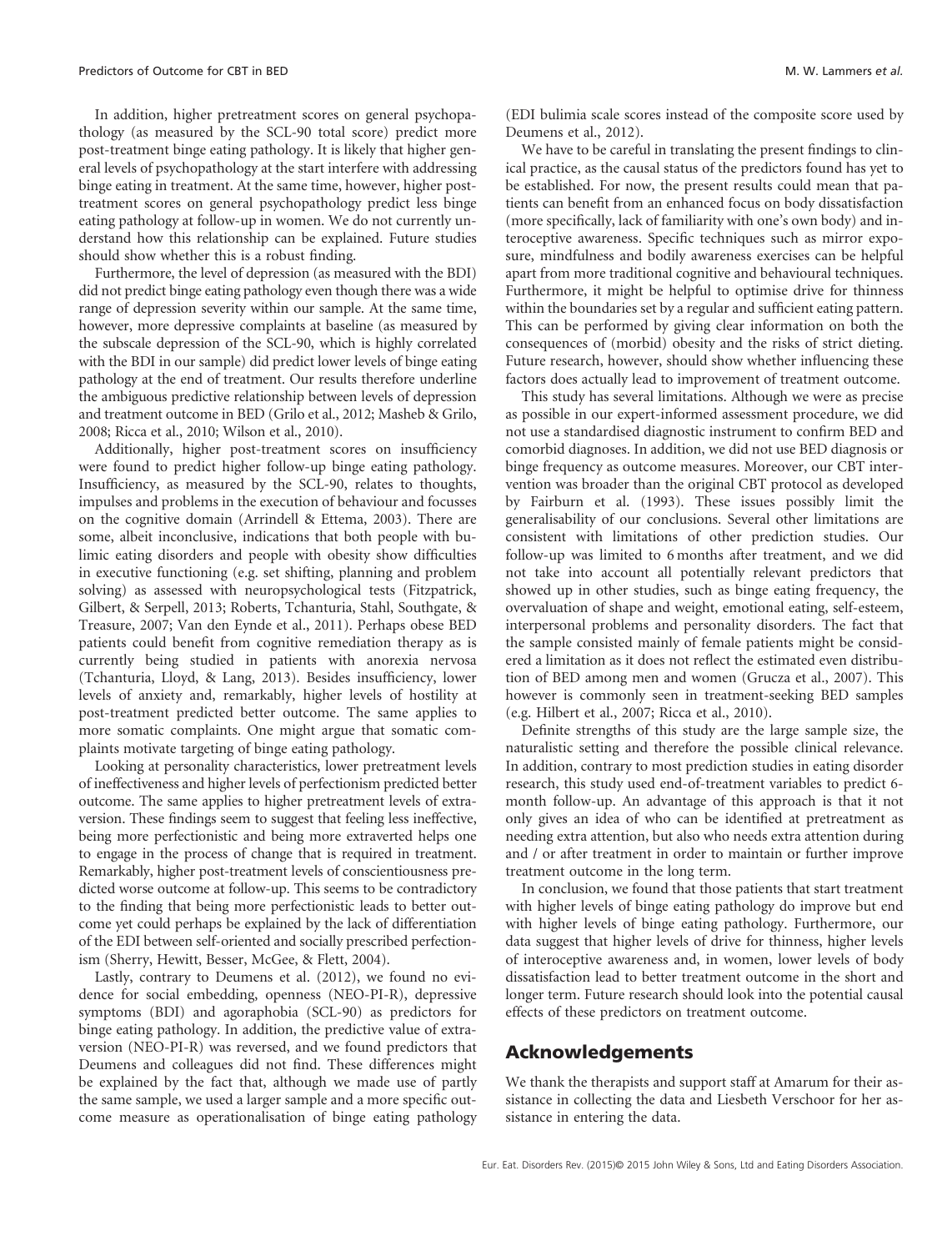#### **REFERENCES**

- Ahrberg, M., Trojca, D., Nasrawi, N., & Vocks, S. (2011). Body image disturbance in binge eating disorder: a review. European Eating Disorders Review, 19, 375–381. DOI:10.1002/erv.1100.
- American Psychiatric Association (1994). Diagnostic and statistical manual of mental disorders (4th ed.). Washington DC: American Psychiatric Association.
- American Psychiatric Association (2013). Diagnostic and statistical manual of mental disorders (5th ed.). Arlington, VA: American Psychiatric Publishing.
- Arrindell, W. A., & Ettema, J. H. M. (2003). SCL-90 Symptom Checklist: Handleiding bij een multidimensionele psychopathologieindicator [SCL-90 Symptom Checklist: Manual to a multidimensional psychopathology-indicator]. Lisse: Swets Test Publishers.
- Barry, D. T., Grilo, C. M., & Masheb, R. M. (2002). Gender differences in patients with eating disorders. International Journal of Eating Disorders, 31, 63–70. DOI:10.1002/eat.1112.
- Beck, A. T., Steer, R. A., & Garbin, M. G. (1988). Psychometric properties of the Beck Depression Inventory: Twenty-five years of evaluation. Clinical Psychology Review, 8(1), 77–100. DOI:10.1016/0272-7358(88)90050-5.
- Beck, A. T., Ward, C. H., Mendelson, M., Mock, J., & Erbaugh, J. (1961). An inventory for measuring depression. Archives of General Psychiatry, 4, 561–571. DOI:10.1001/archpsyc.1961. 01710120031004.
- Bouman, T. K., Luteijn, F., Abersnagel, F. A., & Van der Ploeg, F. A. (1985). Enige ervaringen met de Beck Depression Inventory (BDI) [Some experiences with Beck's Depression Inventory (BDI)]. Gedrag: Tijdschrift voor Psychologie, 13, 13–24.
- Brewin, N., Baggott, J., Dugard, P., & Arcelus, J. (2014). Clinical normative data for Eating Disorder Examination Questionnaire and Eating Disorder Inventory for DSM-5 feeding and eating disorder classifications: A retrospective study of patients formerly diagnosed via DSM-IV. European Eating Disorders Review, 22, 299–305. DOI:10.1002/erv.2301.
- Brownley, K. A., Berkman, N. D., Sedway, J. A., Lohr, K. N., & Bulik, C. M. (2007). Binge eating disorder treatment: A systematic review of randomized controlled trials. International Journal of Eating Disorders, 40, 337–348. DOI:10.1002/eat.20370.
- Carano, A., De Berardis, D., Gambi, F., Di Paolo, C., Campanella, D., Pelusi, L., et al. (2006). Alexithymia and body image in adult outpatients with binge eating disorder. International Journal of Eating Disorders, 39, 332–340. DOI:10.1002/eat.
- Castellini, G., Lo Sauro, C., Mannucci, E., Ravaldi, C., Rotella, C. M., Faravelli, C., et al. (2011). Diagnostic crossover and outcome predictors in eating disorders according to DSM-IV and DSM-V proposed criteria: A 6-year follow-up study. Psychosomatic Medicine, 73, 270–279. DOI:10.1097/ PSY.0b013e31820a1838.
- Deumens, R. A. E., Noorthoorn, E. O., & Verbraak, M. J. P. M. (2012). Predictors for treatment outcome of binge eating with obesity: A naturalistic study. Eating Disorders: The Journal of Treatment and Prevention, 20, 276–287. DOI:10.1080/ 10640266.2012.689207.
- Costa, P. T., Jr., & Widiger, T. A. (1994). Personality disorders and the five-factor model of personality. Washington, DC: American Psychological Association. 10.1037/10140-000
- Fairburn, C. G., Marcus, M. D., & Wilson, G. T. (1993). Cognitive– behavioral therapy for binge eating and bulimia nervosa: A comprehensive treatment manual. In C. G. Fairburn & G. T. Wilson (Eds.), Binge eating: Nature, assessment, and treatment (pp. 361–404). New York, NY: Guilford Press.
- Fichter, M. M., Quadflieg, N., & Hedlund, S. (2008). Long-term course of binge eating disorder and bulimia nervosa: Relevance for nosology and diagnostic criteria. International Journal of Eating Disorders, 41, 577–586. DOI:10.1002/eat.20539.
- Finkelstein, E. A., Brown, D. S., Trogdon, J. G., Segel, J. E., & Ben-Joseph, R. H. (2007). Age-specific impact of obesity on prevalence and costs of diabetes and dyslipidemia. Value in Health, 10, 45–51. DOI:10.1111/j.1524-4733.2006.00154.x.
- Fitzpatrick, S., Gilbert, S., & Serpell, L. (2013). Systematic review: Are overweight and obese individuals impaired on behavioural tasks of executive functioning? Neuropsychology Review, 23, 138–156. DOI:10.1007/s11065-013-9224-7.
- Garner, D. M., Olmstead, M. P., & Polivy, J. (1983). Development and validation of a multidimensional eating disorder inventory for anorexia nervosa and bulimia. International Journal of Eating Disorders, 2, 15–34.
- Grilo, C. M., Masheb, R. M., & Crosby, R. D. (2012). Predictors and moderators of response to cognitive behavioural therapy and medication for the treatment of binge eating disorder. Journal of Consulting and Clinical Psychology, 80, 897–906. DOI:10.1037/ a0027001.
- Grilo, C. M., Masheb, R. M., Wilson, G. T., Gueorguieva, R., & White, M. A. (2011). Cognitive–behavioral therapy, behavioral weight loss, and sequential treatment for obese patients with bingeeating disorder: A randomized controlled trial. Journal of Consulting and Clinical Psychology, 79, 675–685. DOI:10.1037/a0025049.
- Grilo, C. M., White, M. A., & Masheb, R. M. (2009). DSM-IV psychiatric disorder comorbidity and its correlates in binge eating disorder. International Journal of Eating Disorders, 42, 228–234. DOI:10.1002/eat.20599.
- Grucza, R. A., Przybeck, T. R., & Cloninger, C. R. (2007). Prevalence and correlates of binge eating disorder in a community sample. Comprehensive Psychiatry, 48, 124–131. DOI:10.1016/j.comppsych. 2006.08.002.
- Hilbert, A., Saelens, B. E., Stein, R. I., Mockus, D. S., Welch, R. R., Matt, G. E., et al. (2007). Pretreatment and process predictors of outcome in interpersonal and cognitive behavioural psychotherapy for binge eating disorder. Journal of Consulting and Clinical Psychology, 75, 645–651. DOI:10.1037/0022-006X.75.4.645.
- Hoek, H. W., & Van Hoeken, D. (2003). Review of the prevalence and incidence of eating disorders. International Journal of Eating Disorders, 34, 383–396. DOI:10.1002/eat.10222.
- Hoekstra, H. A., Ormel, J., & de Fruyt, F. (1996). Handleiding NEO persoonlijkheidsvragenlijsten NEO-PI-R en NEO-FFI [Manual NEO personality questionnaires NEO-PI-R and NEO-FFI]. Lisse: Swets Test Services.
- Hoekstra, H. A., Ormel, J., & De Fruyt, F. (2003). Handleiding NEO-PI-R/NEO-FFI: Big 5 persoonlijkheidsvragenlijst. [Manual NEO-PI-R/NEO-FFI]. Lisse: Swets and Zeitlinger.
- Jordan, J., McIntosh, V. V. W., Carter, J. D., Rowe, S., Taylor, K., Frampton, C. M. A., et al. (2014). Bulimia nervosa-nonpurging subtype: Closer to the bulimia-purging subtype or to binge eating disorder? International Journal of Eating Disorders, 47, 231–238. DOI:10.1002/eat.22218.
- Keski-Rahkonen, A., Raevuori, A., Bulik, C. M., Hoek, H. W., Sihvola, E., Kaprio, J., et al. (2013). Depression and drive for thinness are associated with persistent bulimia nervosa in the community. European Eating Disorders Review, 21, 121–129. DOI:10.1002/erv.2182.
- Lock, J. L., Agras, W. S., Le Grange, D., Couturier, J., Safer, D., & Bryson, S. W. (2013). Do end of treatment assessments predict

outcome at follow-up in eating disorders? International Journal of Eating Disorders, 46, 771–778. DOI:10.1002/eat.22175.

- Masheb, R. M., & Grilo, C. M. (2008). Examination of predictors and moderators for self-help treatments of binge-eating disorder. Journal of Consulting and Clinical Psychology, 76, 900–904. DOI:10.1037/a0012917.
- Niego, S. H., Kofman, M. D., Wiess, J. J., & Geliebter, A. (2007). Binge eating in the bariatric surgery population: A review of the literature. International Journal of Eating Disorders, 40, 349–350. DOI:10.1002/eat.20376
- National Institute of Clinical Excellence (2004). Eating disorders: Core interventions in the treatment and management of anorexia nervosa, bulimia nervosa and related eating disorders (Clinical Guideline 9). Retrieved 2 June 2014, from http://www.nice.org. uk/guidance/CG9/chapter/key-priorities-for-implementation
- Peterson, C. B., Mitchell, J. E., Crow, S. J., Crosby, R. D., & Wonderlich, S. A. (2009). The efficacy of self-help group treatment and therapist-led group treatment for binge eating disorder. American Journal of Psychiatry, 166, 1347–1354. DOI:10.1176/appi.ajp.2009.09030345.
- Piedmont, R. L. (1998). The revised NEO Personality Inventory: Clinical and research applications. New York: Plenum Press.
- Preti, A., de Giralamo, G., Vilagut, G., Alonso, J., de Graaf, R., Bruffaerts, R., et al. (2009). The epidemiology of eating disorders in six European countries: Results of the ESEMeD-WMH project. Journal of Psychiatric Research, 43, 1125–1132. DOI:10.1016/j.jpsychires.2009.04.003.
- Probst, M., Pieters, G., & Vanderlinden, J. (2008). Evaluation of body experience questionnaires in eating disorders in female patients (AN/BN) and nonclinical participants. International Journal of Eating Disorders, 41, 657–665. DOI:10.1002/eat.20531.
- Probst, M., Vandereycken, W., Van Coppenolle, H., & Vanderlinden, J. (1995). The Body Attitude Test for patients with an eating disorder: Psychometric characteristics of a new questionnaire. Eating Disorders: The Journal of Treatment & Prevention, 3, 133–144. DOI:10.1080/10640269508249156.
- Ramacciotti, C. E., Coli, E., Bondi, E., Burgalassi, A., Massimetti, G., & Dell'Osso, L. (2008). Shared psychopathology in obese subjects with and without binge-eating disorder. International Journal of Eating Disorders, 41, 643–649. DOI:10.1002/eat.20544.
- Ricca, V., Castellini, G., Mannucci, E., Lo Sauro, C., Ravaldi, C., Rotella, C. M., & Faravelli, C. (2010). Comparison of individual and group cognitive behavioral therapy for binge eating disorder. A randomized, three-year follow-up study. Appetite, 55, 656–665. 10.1001/archpsyc.59.8.713.
- Rieger, E., Wilfley, D. E., Stein, R. I., Marino, V., & Crow, S. J. (2005). A comparison of quality of life in obese individuals with and without binge eating disorder. International Journal of Eating Disorders, 37, 234–240. DOI:10.1002/eat.20101.
- Roberts, M. E., Tchanturia, K., Stahl, D., Southgate, L., & Treasure, J. (2007). A systematic review and meta-analysis of set-shifting ability in eating disorders. Psychological Medicine, 37, 1075–1084. DOI:10.1017/S0033291707009877.
- Schoemaker, C., Van Strien, T., & Van der Staak, C. (1994). Validation of the Eating Disorder Inventory in a nonclinical population using transformed and untransformed responses. International Journal of Eating Disorders, 15, 387–393. DOI:10.1002/ eat.2260150409.
- Sherry, S. B., Hewitt, B. L., Besser, A., McGee, B. J., & Flett, G. L. (2004). Self-oriented and socially prescribed perfectionism in the eating disorder inventory perfectionism subscale.